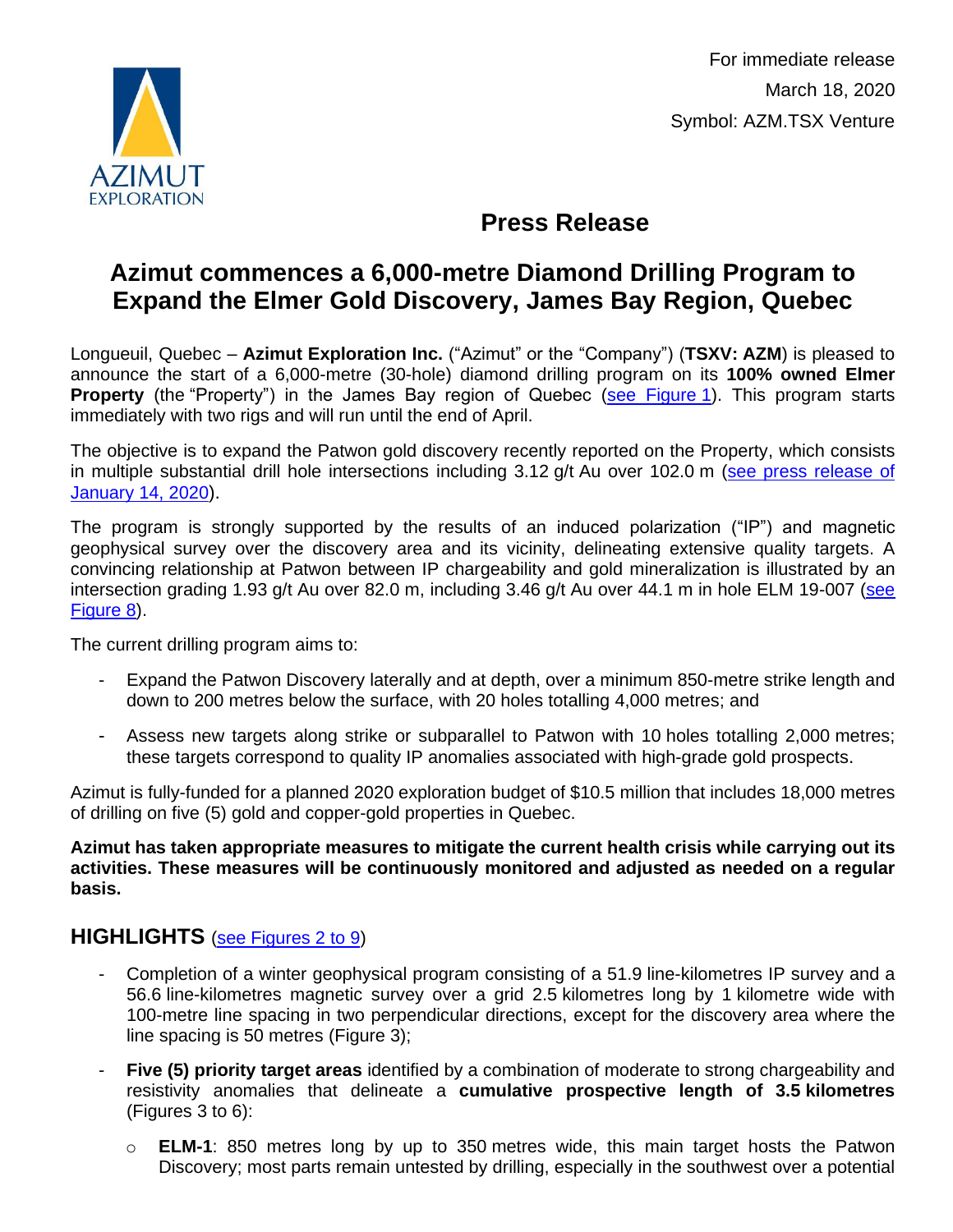300-metre strike extension of the Patwon Discovery; a high-grade channel sample (25.2 g/t Au over 1.0 m) from the target area was collected within that extension (Figure 7);

- o **ELM-2**: 550 metres long by up to 150 metres wide, this target is on strike to the northeast of ELM-1 and is immediately adjacent to the Patwon East Prospect (2.2 g/t Au);
- o **ELM-3**: 550 metres long by 150 metres wide, this target is about 200 metres north of ELM-1 and may represent a subparallel prospective strike;
- o **ELM-4**: 650 metres long by 250 metres wide, this target is on strike to the west of ELM-1; several high-grade grab samples (up to 12.65 g/t Au) have been collected from the target area;
- o **ELM-5**: 950 metres long by 150 metres wide and located to the southwest of ELM-1, this target may represent a subparallel mineralized strike; ELM-5 hosts the high-grade Gabbro Zone (up to 77.8 g/t Au and 167.0 g/t Ag) in the eastern part of the target area.
- With the exception of ELM-1, the target areas remain untested by drilling.
- A significant number of secondary IP targets have been identified, and will be subject to a detailed assessment during the coming field season.
- **These IP anomalies are thought to represent the potential footprint of a significant goldbearing system** for the following reasons:
	- o The five high-grade gold prospects known thus far within the grid area, including Patwon, show good spatial correlations with the IP anomalies;
	- $\circ$  The features displayed by these prospects e.g., gold associated with disseminated pyrite and intense quartz veining – are known to produce good IP signatures characterized by chargeability anomalies (generated by chargeable pyrite) and resistivity anomalies (generated by resistive quartz veining).
- The NE-SW magnetic pattern generally correlates well with the IP anomalies and strengthens the target definition. The 3D inversion of the IP and magnetic data indicates deeply-rooted anomalies.
- Most targets should be accessible and drillable year-round, given the location of the target areas.

The Elmer Property now comprises 515 claims covering 271.3 km<sup>2</sup> over a 35-kilometre strike length. It includes the former Duxbury Property, positioned immediately east of the Elmer claims. The project is 285 kilometres north of Matagami, 60 kilometres east of the village of Eastmain, and 5 kilometres west of the paved James Bay Road, a major all-season highway. The region benefits from quality infrastructure, including significant road access, a hydro-power grid and airports.

The Government of Quebec and the Cree Nation recently announced a new \$4.7 billion economic development agreement (the "Grande Alliance") to connect, develop and protect the James Bay-Eeyou Istchee Territory. This agreement will no doubt serve as leverage for mining projects in the region.

Elmer was staked based on the results of the Company's predictive modelling for gold in the James Bay region using its proprietary **AZtechMineTM** expert system. Exploration activities since October 2018 led to the Patwon Discovery, positioned near the centre of the Property. The prospect is part of a much larger **7-kilometre-long underexplored high-potential target zone** (Figure 2).

At Patwon, the results of the initial drilling program indicate that gold-bearing mineralization is associated with three vein sets with different orientations: 1) oblique to schistosity; 2) parallel to schistosity; and 3) flat-lying. The wall rocks of all three vein sets are often mineralized. Quartz veining seems related to a felsic intrusion, occurring also at or close to the lithological contact with the surrounding mafic volcanics and gabbros. The principal control on mineralization appears to be a dextral NE-SW shear zone generating the two main vein sets: NW-SE extensional veins (Riedel type) and NE-SW shear veins.